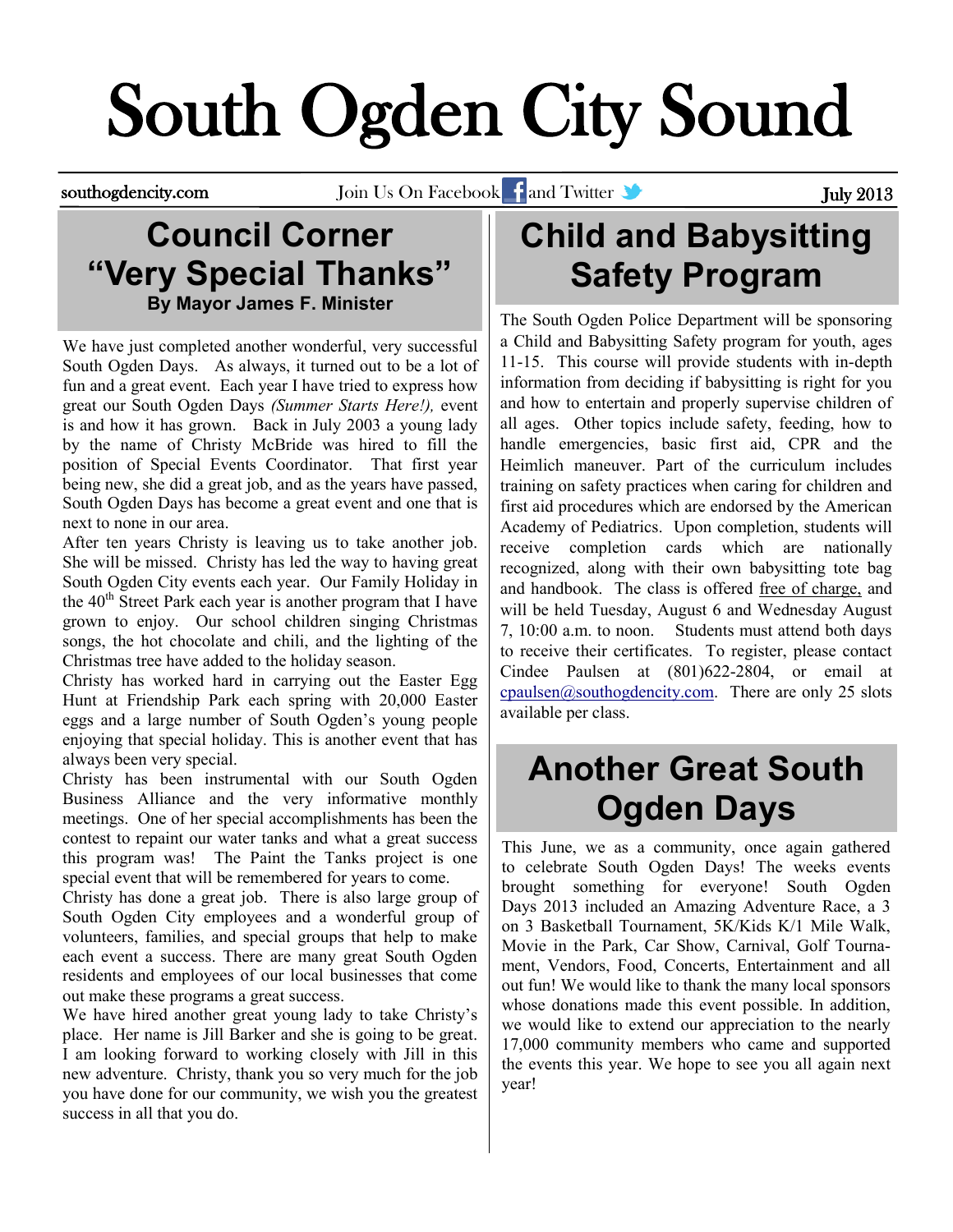Oil Painting—1 p.m. Quilt Tying All Day

13

Lunch—11:30 a.m. Pork Chow Mien Ceramics—1 p.m.

Pats Feet—10 a.m. Lunch—11:30 a.m. Swiss Steak Oil Painting—1 p.m. Quilt Tying All Day

12

## **Senior Center News**

**580 39th Street, South Ogden, UT 84403**  **801-393-9539** Monday through Wednesday 10:00 a.m. to 3:00 p.m. Thursday 9:00 a.m. to 4:00 p.m. Friday—9:00 a.m. to 2:00 p.m.

| <b>July 2013</b>                                                                                                                                                                                                                                     |                                                                                                                               |                                                                                                                            |                                                                                                                                                                                                                                    |                                                                                                                                                                                                           |  |  |  |
|------------------------------------------------------------------------------------------------------------------------------------------------------------------------------------------------------------------------------------------------------|-------------------------------------------------------------------------------------------------------------------------------|----------------------------------------------------------------------------------------------------------------------------|------------------------------------------------------------------------------------------------------------------------------------------------------------------------------------------------------------------------------------|-----------------------------------------------------------------------------------------------------------------------------------------------------------------------------------------------------------|--|--|--|
| Monday                                                                                                                                                                                                                                               | Tuesday                                                                                                                       | Wednesday                                                                                                                  | Thursday                                                                                                                                                                                                                           | Friday                                                                                                                                                                                                    |  |  |  |
| 15<br>Pats Feet-10 a.m.<br>Bridgett's Hair-<br>11:30 a.m.<br>Lunch-11:30 a.m.<br>Cordon Bleu<br>Oil Painting-1 p.m.<br>Quilt Tying All Day<br>22<br>Pats Feet-10 a.m.<br>Lunch-11:30 a.m.<br>Pork Chop<br>Oil Painting-1 p.m.<br>Quilt Tying All Day | 16<br>Lunch-11:30 a.m.<br>Turkey Sandwich<br>Ceramics-1 p.m.<br>23<br>Lunch $-11:30$ a.m.<br>Baked Tilapia<br>Ceramics—1 p.m. | 17<br>Lunch-11:30 a.m.<br>Chicken Fried Steak<br>Bingo-12:30 p.m.<br>Ceramics-1 p.m.<br>24<br>Pioneer Day<br>Center Closed | 18<br>Tai Chi—9 a.m.<br>Lunch—11:30 a.m.<br>Roast Pork<br>Ceramics-12 p.m.<br>Beginning Computer<br>Class—1 p.m.<br>25<br>Tai Chi—9 a.m.<br>Lunch-11:30 a.m.<br>Ham Loaf<br>Ceramics-12 p.m.<br>Beginning Computer<br>Class 1 p.m. | 19<br>Lunch—11:30 a.m.<br>Breaded Fish<br><b>Family History</b><br>Computer Class-<br>$12:30$ p.m.<br>26<br>Lunch-11:30 a.m.<br>Baked Chicken<br><b>Family History</b><br>Computer Class-<br>$12:30$ p.m. |  |  |  |
| 29<br>Pats Feet-10 a.m.<br>Lunch-11:30 a.m.<br>Roast Turkey<br>Oil Painting—1 p.m.<br>Quilt Tying All Day                                                                                                                                            | 30<br>Lunch-11:30 a.m.<br>BBQ Beef Patty<br>Ceramics-1 p.m.                                                                   | 31<br>Lunch—11:30 a.m.<br>Chicken Divan<br>Bingo-12:30 p.m.<br>Ceramics—1 p.m.                                             | **Respite-1 p.m.                                                                                                                                                                                                                   |                                                                                                                                                                                                           |  |  |  |
| 5                                                                                                                                                                                                                                                    | 6                                                                                                                             | August 2013<br>7                                                                                                           | 1<br>Tai Chi—9 a.m.<br>Lunch-11:30 a.m.<br>Spaghetti<br>Ceramics-12 p.m.<br>8                                                                                                                                                      | $\overline{2}$<br>Lunch-11:30 a.m.<br>Sweet & Sour Pork<br>Family History<br>Computer Class—<br>$12:30$ p.m.<br>9                                                                                         |  |  |  |
| Pats Feet-10 a.m.<br>Lunch-11:30 a.m.<br>Beef Patties<br>$Oil$ Painting— $1$ n m                                                                                                                                                                     | Lunch-11:30 a.m.<br>BBQ Chicken<br>Ceramics-1 p.m.                                                                            | Lunch—11:30 a.m.<br>Swedish Meatballs<br>Bingo-12:30 p.m.<br>Ceramics-1 p.m.                                               | Tai Chi—9 a.m.<br>Lunch-11:30 a.m.<br>Turkey<br>Ceramics-12 p.m.                                                                                                                                                                   | Lunch-11:30 a.m.<br>Roast Beef<br><b>Family History</b><br>Computer Class-                                                                                                                                |  |  |  |

**Welcome To South Ogden City**

**Fresh Start Carpet Cleaning** Carpet Cleaning Business 1812 E 5625 S #C 801-804-1013 **Gamma West Cancer Services** Medical Business Office 930 Chambers St Suite 5 801-475-6532 **Hearing Life USA, Inc** Hearing Assessments and Sales 5974 Fashion Point Dr Suite 140 801-475-5535 **Knockout Cleaning Services** Cleaning Services 831 Ridgeview Dr 801-759-8367

**Lashed** Eyelash Extension Studio 1479 E 5600 S B101 801-589-0357

**Melinda C. Barker, LMFT** Mental Health Therapist 1464 Ridgeline Dr 801-819-4452

**Pura Vida Photography** Photographer 3755 Washington Bvld Suite 4 801-389-2949

**Ridge View Dental Associates** Dental Office 6017 Fashion Point Dr 801-475-5515

**Rocky Mountain Health and Wellness Center** Alternative Health Care

1893 Skyline Dr Suite 110-E 801-871-9355

**Rosso Bello** Salon, Spa, Boutique 3929 Wall Ave Suite 1 801-688-1902

**Thomas W. Newbery** Author, Writer 997 E 5100 S 801-589-5544

## \*\*Respite is a group that comes to the Center and cares for loved ones. Caregivers may drop off loved ones at specified times while running errands or just a simple break. All kinds of activities are planned for loved ones.

Lunch—11:30 a.m. Chicken Strips Bingo—12:30 p.m. Ceramics—1 p.m.

14

\*\*Respite—1 p.m.

Tai Chi—9 a.m. Lunch—11:30 a.m. Fish-n-Chips Ceramics—12 p.m.

15

12:30 p.m.

## **Urban Forestry Vacant Seats**

The City's Urban Forestry Commission is taking applications for two vacant commission seats. The commission meets on the second Thursday of every month at 6:30 p.m. Applicants must reside within the city. If interested, please submit a letter of interest and resume to Mayor Minster at 3950 Adams Avenue South Ogden City, UT 84403.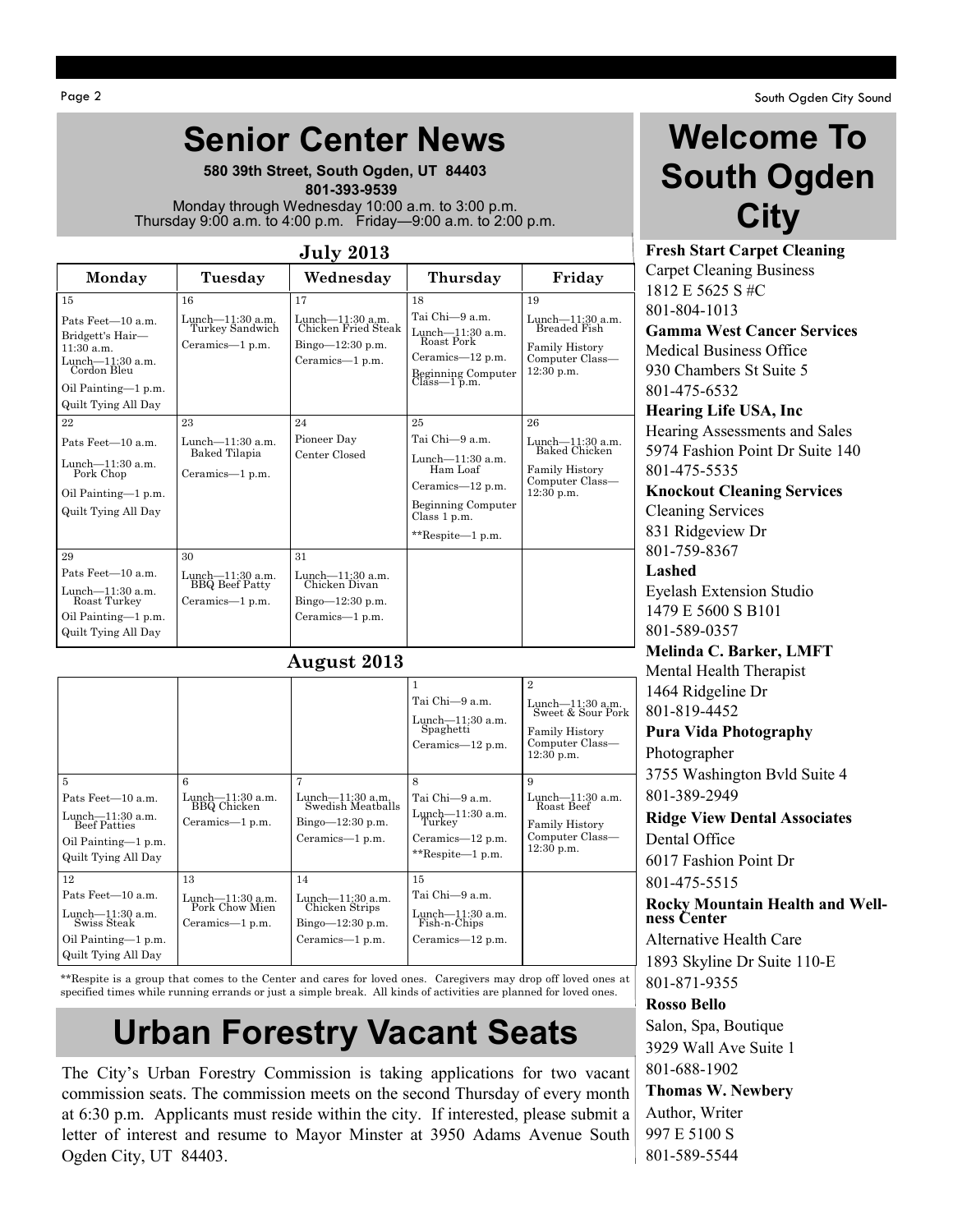## **Annual Hydrant Flushing to Begin**

Every year the public works department flushes and checks all hydrants in the city to ensure hydrants have proper pressure and work properly. Flushing will be during the month of July. Below are a few question and answers that may be helpful during the flushing.

**Why is the water pressure low?** Your water pressure may be low due to the flushing of fire hydrants, which lowers the water pressure in the area that is being tested.

**Why is my water discolored?** Due to the fire hydrant flushing, customers could experience a temporary discoloration of water, which is due to the unsettling of rust in the water main. Run the **cold** water for about five minutes– this should clear up the water.

**My clothes have been discolored from the rust, what should I do?** You should clean them with a rust remover, such as "Iron Out" or "Yellow Out" which are available at most home improvement stores. To avoid this, run water prior to doing laundry or avoid doing laundry if the hydrants on your street is being flushed.

**Is the water safe to drink?** Yes. If the water would be unsafe for any reason to drink, a boil alert would be issued. Before drinking the water, let the cold water run until it is clear.

If you have any questions, please call the Public Works Department at 801-622-2900.

## **South Ogden Business Alliance**

South Ogden area businesses interested in networking with others are invited to attend a free luncheon held the first Wednesday of each month at noon. Meetings are held at Old City Hall, 560 39th Street. Please go to [www.southogdencity.com](http://www.southogdencity.com/) and click on the "Business Alliance" link for current meeting topics.

## **Fire Department Message Heat Exhaustion vs.**

## **Heat Stroke**

Heat exhaustion is characterized by profuse sweating, loss of color, muscle cramps, fatigue, fainting and dizziness. If untreated heat exhaustion may lead to Heat Stroke.

Heat stroke is very dangerous and is considered a "True Emergency". Without intervention it will lead to serious injury or death.

Symptoms: Body temperature over 103 degrees Fahrenheit, sweating has stopped and the skin is dry and hot to the touch, rapid heart rate, confusion, and eventually unconsciousness.

Treatment**:** If you see someone affected with either heat exhaustion or heat stroke, get them out of the sun immediately and cool them with water and fans.

In the case of hot dry skin, get them into cool or cold water, if possible, i.e., a stream, lake, cold bath, etc.

Effects: Heat stroke can cause organ damage, brain damage and even death if not treated quickly.

Prevention: You can help prevent heat illness by consciously making an effort to drink plenty of water, wear sunscreen and avoiding strenuous activities on hot days.

Warning: Those most susceptible to heat-related conditions are seniors and young children.

## **South Ogden Animal Shelter News**

For animal complaints (such as stray dogs, animal bites, barking dogs) please call Weber Dispatch at 801-629-8221 so an officer can be dispatched. For general questions or information, to find out if we have your dog or cat at the shelter or to ask about adopting an animal or volunteering, please call the shelter phone at 801-622-2949. You may need to leave a message on that phone and wait for a call back, so if you need an officer to respond please be sure to call the dispatch center phone number.

Also, the South Ogden Animal Shelter has been invited to an adoption event. It will be on Saturday, July 13, at the Riverdale Harley Davidson dealership. For more information, please contact the animal services at 801-622-2949.